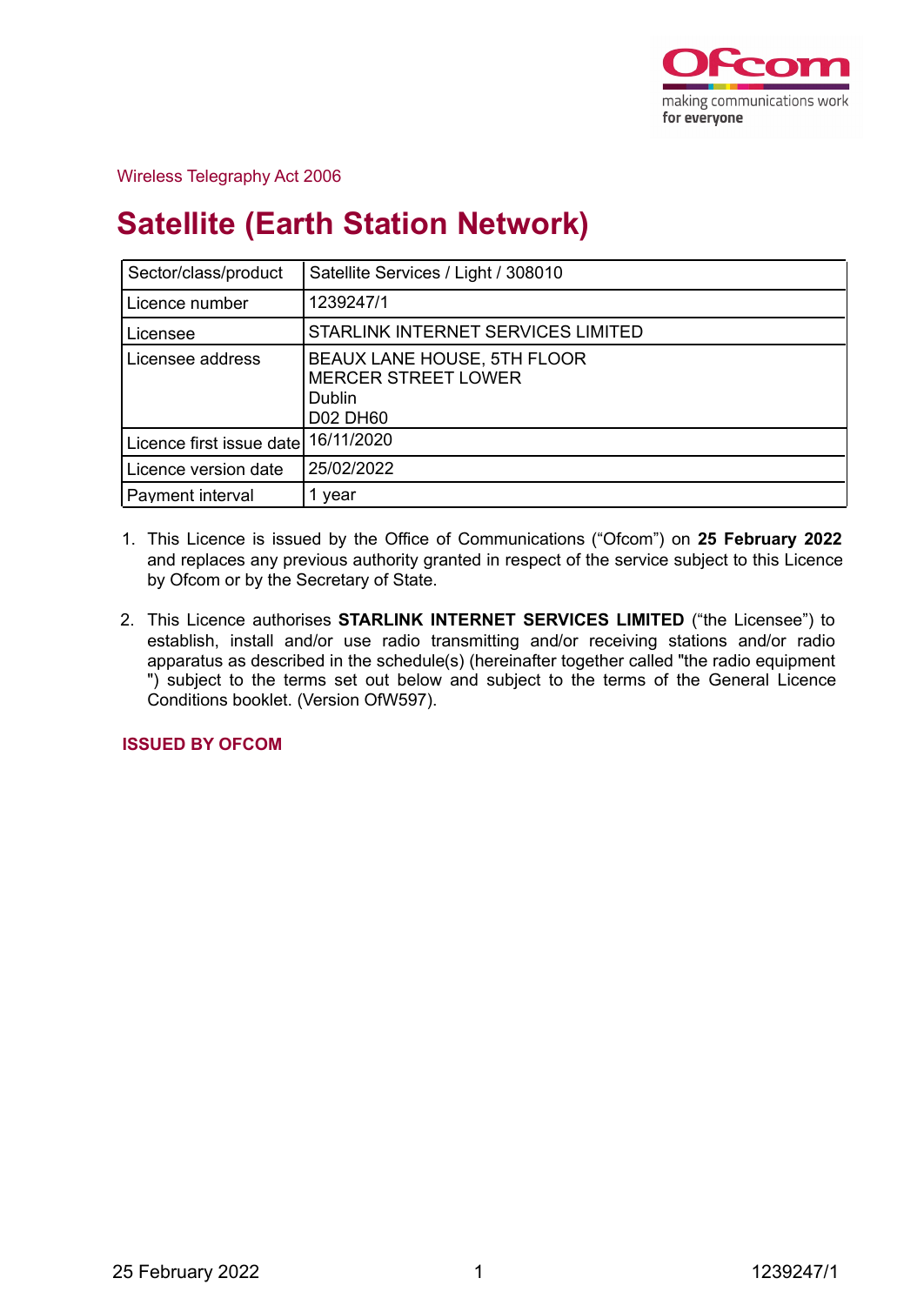

## **SATELLITE (EARTH STATION NETWORK) LICENCE SCHEDULE 1 TO LICENCE NUMBER 1239247/1 TERMS, PROVISIONS AND LIMITATIONS COVERED BY THIS LICENCE**

This schedule forms part of Licence **1239247/1,** issued to **STARLINK INTERNET SERVICES LIMITED**, the Licensee on **25 February 2022,** and describes the terms and equipment specifications covered by this Licence.

## **1. The Licensee may establish and use:**

1.1 Permanent, transportable or mobile sending and receiving network earth station(s) ("the station(s)") for the purpose of providing wireless telegraphy links between the station(s) and geostationary or non-geostationary satellite(s).

## **2. Limitations on use**

- 2.1 The station(s) operating with geostationary satellites shall:
	- a) transmit within one or more of the following frequency ranges: 14.0-14.25 GHz, 27.5-27.8185 GHz, 28.4545-28.8265 GHz, 29.4625-30 GHz;
	- b) transmit only to the satellite and its associated orbital longitude specified in Schedule 2;
- 2.2 Land station(s) operating with non-geostationary satellites shall:
	- c) transmit within one or more of the following frequency ranges: 14.0-14.25 GHz, 27.5-27.8185 GHz, 28.4545-28.8265 GHz, 29.5-30 GHz;
	- d) transmit only to the satellite network specified in Schedule 2;
- 2.3 Aeronautical station(s) operating with non-geostationary satellites shall:
	- e) transmit within the frequency range: 14.0-14.25 GHz;
	- f) transmit only to the satellite network specified in Schedule 2;
- 2.4 Additionally:
	- g) station(s) that transmit with e.i.r.p. greater than 55 dBW shall operate only with prior consent from Ofcom and registration of the station(s) against the Licence;
	- h) station(s) that transmit within the frequency range 14.0 14.25 GHz inclusive shall not operate at any location that is less than or equal to 5 km from the two geographical locations specified in Schedule 3 without prior consent from Ofcom and registration of the station(s) against the Licence;
	- i ) station(s) that transmit with e.i.r.p. greater than 50 dBW and less than 55 dBW ( 50 dBW < e.i.r.p. < 55 dBW) in the frequency range 14.0-14.25 GHz inclusive shall not operate at any location that is greater than 5 km and less than or equal to 7 km from the two geographical locations specified in Schedule 3 without prior consent from Ofcom and registration of the station(s) against the Licence; and
	- j) station(s) shall not operate within the perimeter fence of any of the aerodromes specified in Schedule 4 without prior consent from the Civil Aviation Authority or stated Airport Authority.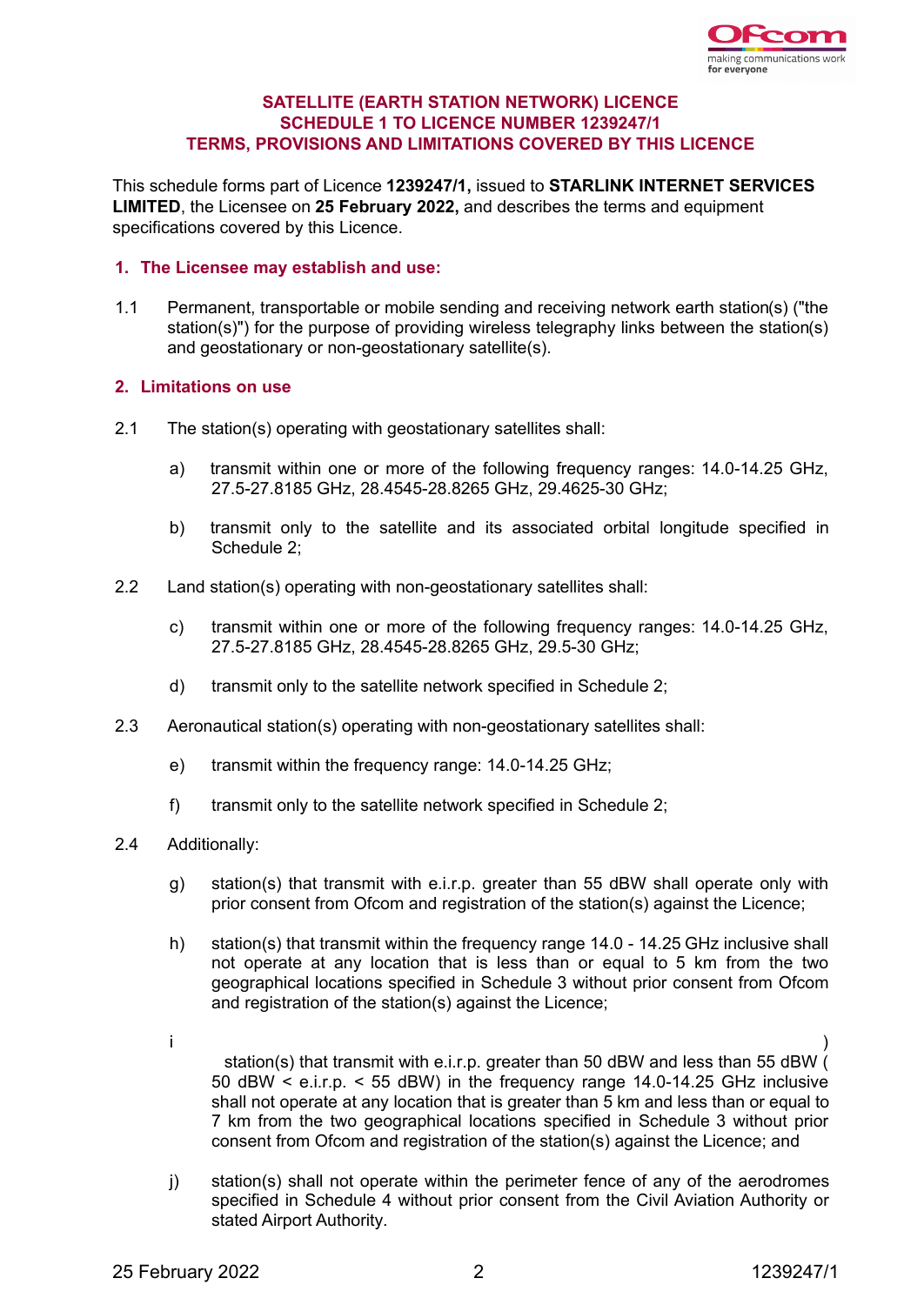

## **3. Apparatus**

- 3.1 The Licensee shall ensure that:
	- a) The wireless telegraphy apparatus comprised in the station(s) ("the apparatus") is so designed, constructed, maintained and operated, that its use does not cause any undue interference to other users of the spectrum;
	- b) The apparatus complies with (and is maintained in accordance with) the relevant performance specification(s) published by the operator(s) of the geostationary or non-geostationary satellite(s);
	- c) The earth stations operating with non-geostationary satellite(s) shall ensure compliance with the equivalent power flux-density limitations specified in Article 22 of the ITU Radio Regulations; and
	- d) The apparatus used for transmission complies with the Radio Equipment Directive and the appropriate UK National Interface Requirements.

#### **4. Additional conditions for mobile operation**

- a) The radio equipment shall be established or installed so that transmissions from the radio equipment may only be made when the radio equipment's operation is enabled by the crew of the vehicle, aircraft, vessel or train upon which it is mounted, and under the operational control of the network control facility. The radio equipment shall provide the crew with a means immediately to terminate transmissions;
- b) Where an aircraft or vessel is registered in the United Kingdom, Channel Islands or the Isle of Man, the Licensee shall ensure that all radio equipment on board that aircraft is endorsed by either a separate licence or exemption under the Wireless Telegraphy Act 2006;
- c) Transmissions from the radio equipment shall automatically be terminated on loss or significant degradation of the downlink signal from the relevant satellite;
- d) For operation with geostationary satellites, the radio equipment shall employ a stabilised platform with the ability to maintain a pointing accuracy +/-0.2 degrees towards the relevant geostationary satellite throughout transmissions; and
- e) For operation with geostationary satellites, the maximum EIRP at angles greater than or equal to 2.5 degrees from the antenna main beam axis shall not exceed 20 dBW/40 kHz from any individual station.

#### **5. National and international obligations**

- a) The relevant satellite data shall have been submitted to ITU in accordance with established ITU procedures; and
- b) All transmissions from the radio equipment must be terminated prior to any change of location; unless the apparatus used for transmission is designed for mobile operation and incorporates a stabilised platform or is operating under a specific exemption authorised by Ofcom.

## **6. Requirements specific to Satellite (Earth Station Network) Licences**

a) The Licensee shall keep a record of the operational characteristics of all terminals in the network, including the locations of fixed installations or, for mobile operation,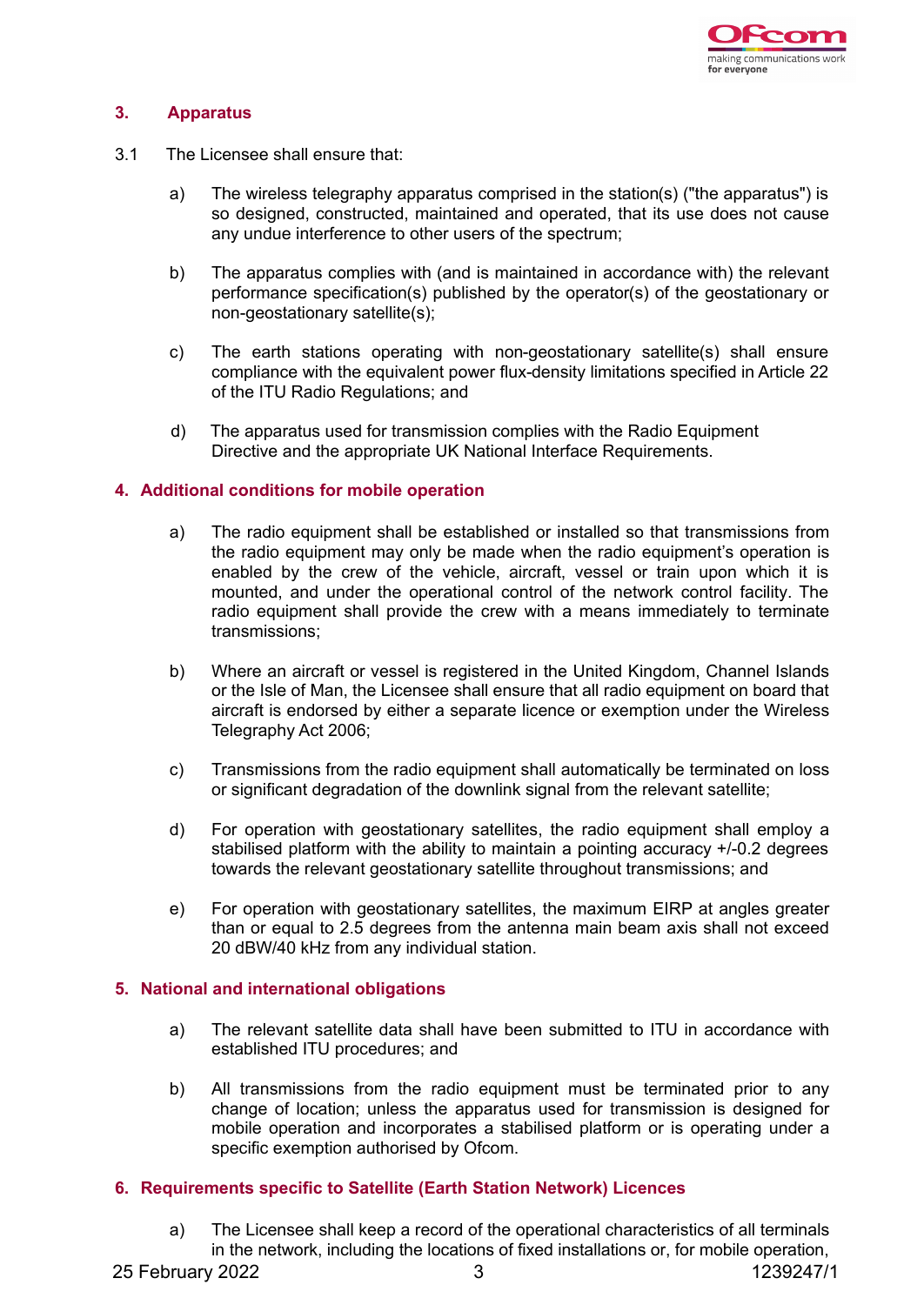

details of the vehicles, aircraft, vessels or trains on which the terminals are installed and the associated route or defined area of operation, which Ofcom may wish to have access to for enforcement purposes;

- b) The radio equipment shall implement independent local control and monitoring functions at the terminal, and be authorised, supervised and administered by a network control and monitoring centre;
- c) The Licensee shall have the facility to disable individual terminal transmission; and
- d) For satellite networks in MESH configuration, the network operator must nominate and notify Ofcom of those earth station(s) located in the UK which have independent centralised control and monitoring functionality and possess the capability to suppress transmissions from any earth station within the network. Earth stations that are capable of dynamic assignment as point-to-multipoint and point-to-point configuration may only be licensed as permanent earth stations.

## **7. Additional conditions for operation with non-geostationary satellites**

- 7.1 The radio frequencies authorised by this Licence must be used in common with other non-geostationary satellite systems authorised under wireless telegraphy licences granted by Ofcom. The names of these licensees shall be notified by Ofcom to the Licensee from time to time, and together with the Licensee are described as the "NGSO Licensees".
- 7.2 The Licensee shall cooperate with all NGSO Licensees, such that each satellite system (comprising the satellites, earth stations and user terminals) can co-exist and operate within the United Kingdom without causing harmful radio interference to each other, such that network services can be provided to end users.
- 7.3 In the event that
	- (a) one (or more than one) of the NGSO Licensees suffers a material and recurring (or ongoing) degradation of services to its users at a specific region or location in the United Kingdom; and
	- (b) the degradation of services is resulting from radio transmissions from the earth stations, the satellite or any other part of the satellite system operated by any of the NGSO Licensees, including the Licensee;

Ofcom may by notice instruct the Licensee to cease or change the use of particular equipment or particular radio frequencies which are authorised under a wireless telegraphy licence (including but not limited to radio frequencies authorised under this Licence) and are used by any part of the satellite system.

- 7.4 Any such cessation or change must be for the purposes of ensuring that such interference is avoided and the degradation of services to users at the particular regions or locations is resolved.
- 7.5 Following receipt of such notice, for such period of time as may be specified in the notice, the Licensee may only operate in accordance with the terms and conditions of the notice.

#### **8. Interpretation**

- 8.1 In this and subsequent schedule(s):
	- a) "earth station" means a radio transmitter located on the surface of the earth or mounted on a vehicle, aircraft, vessel or train and intended for communication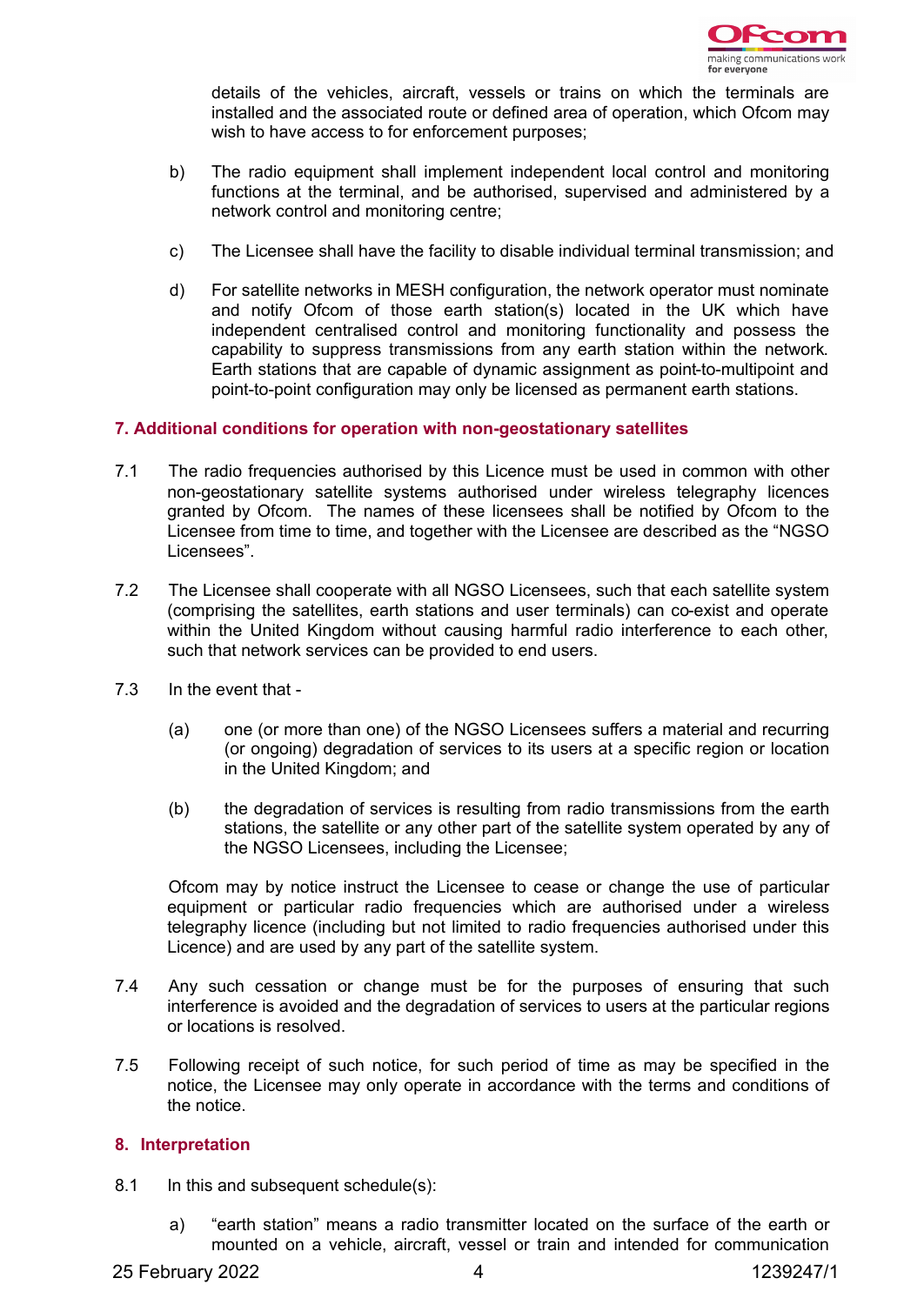

with one or more satellites;

- b) "geostationary satellite" means a satellite in geostationary orbit which remains approximately in a fixed position relative to a position on the surface of the earth;
- c) "non-geostationary satellite" means a satellite that does not remain fixed relative to a position on the surface of the earth; and
- d) "IR" means the United Kingdom Radio Interface Requirement published by Ofcom in accordance with Article 8 of the Radio Equipment Directive (Directive 2014/53/ EU of the European Parliament and of the Council on the harmonisation of the laws of the Member States relating to the making available of radio equipment on the market (known as the Radio Equipment Directive)).

#### **Notes**

- 1. This Licence does not remove any other obligations that the Licensee may have in relation to satellite filings made under the ITU Radio Regulations.
- 2. This Licence does not affect the requirement, when necessary, to obtain licences or authorisations under other Acts, such as the Broadcasting Act.
- 3. Some terminal installations require local authority planning approval. Advice should be sought from the Department for Business, Enterprise and Industrial Strategy and the appropriate local authority planning department.
- 4. The Licensee must apply for a variation of the Licence from Ofcom before making any changes which may contravene the conditions of the Licence.
- 5. Technical terms used in clause 2 shall have the meanings assigned to them in the ITU Radio Regulations.
- 6. For radio equipment installed on aircraft, licensees are advised that they must comply with Civil Aviation Authority (CAA) airworthiness requirements and regulations.
- 7. Further information, in respect of airworthiness requirements and certification requirements before installation, can be obtained by contacting the Civil Aviation Authority (CAA):

#### **Civil Aviation Authority**

Tel: 0330 022 1500

<http://www.caa.co.uk/>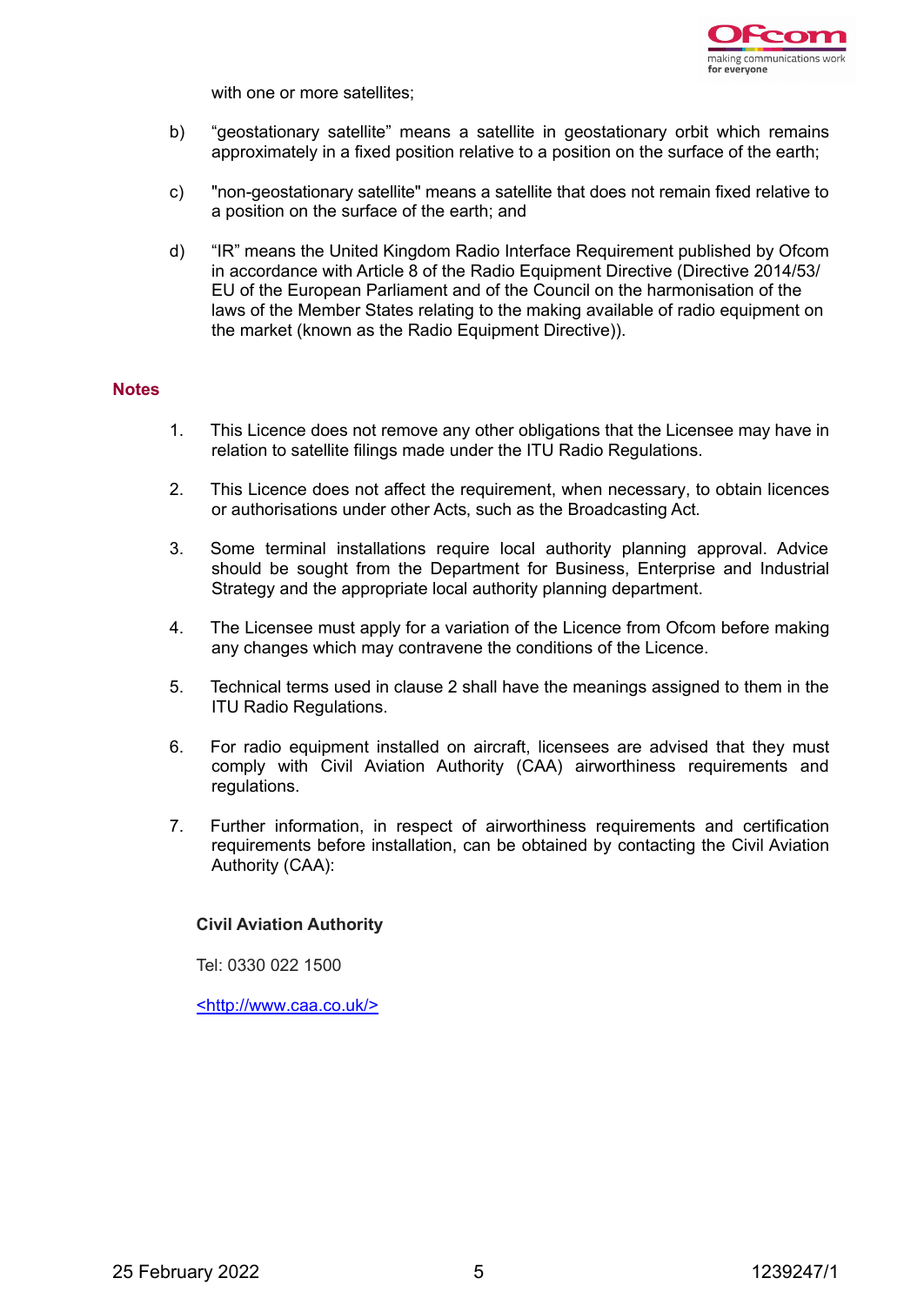

#### **SCHEDULE 2**

| .icence No | 10000171<br>$\sqrt{1}$<br>24 I<br>$\cdots$ | . date<br>version<br>Icence | 25/02/2020<br>25/02/2022 | ' Intervaì<br>vavmen<br>--- | vear |
|------------|--------------------------------------------|-----------------------------|--------------------------|-----------------------------|------|
|            |                                            |                             |                          |                             |      |

|                     | <b>Earth Station Network Name</b> | <b>Emergency Telephone Number (24 Hours)</b> |                                                     |  |  |  |  |
|---------------------|-----------------------------------|----------------------------------------------|-----------------------------------------------------|--|--|--|--|
| <b>STARLINK</b>     |                                   | +1.360.780.3103                              |                                                     |  |  |  |  |
| <b>Network Type</b> | <b>Satellite Type</b>             | Satellite / Satellite Network Name           | <b>Geostationary Orbital Longitude</b><br>(degrees) |  |  |  |  |
| Mixed               | Non-Geostationary                 | STARLINK / STEAM-1                           |                                                     |  |  |  |  |

| <b>Frequency band</b>                                                                                           |  |
|-----------------------------------------------------------------------------------------------------------------|--|
| 14.0-14.25 GHz<br>27.5 - 27.8185 GHz<br>28.4545 - 28.8265 GHz<br>29.4625 - 30 GHz (GSO)<br>29.5 - 30 GHz (NGSO) |  |

Operations are subject to the provision of Article 4.4 of the ITU Radio Regulations (non-interference basis to users of this spectrum) prior to international coordination

#### **SCHEDULE 3**

Restrictions on equipment to be located within 7 km of the following National Grid References apply - see Schedule 1, Sections 2 h) and i) for further details.

SE 20900 56100 SS 20500 12600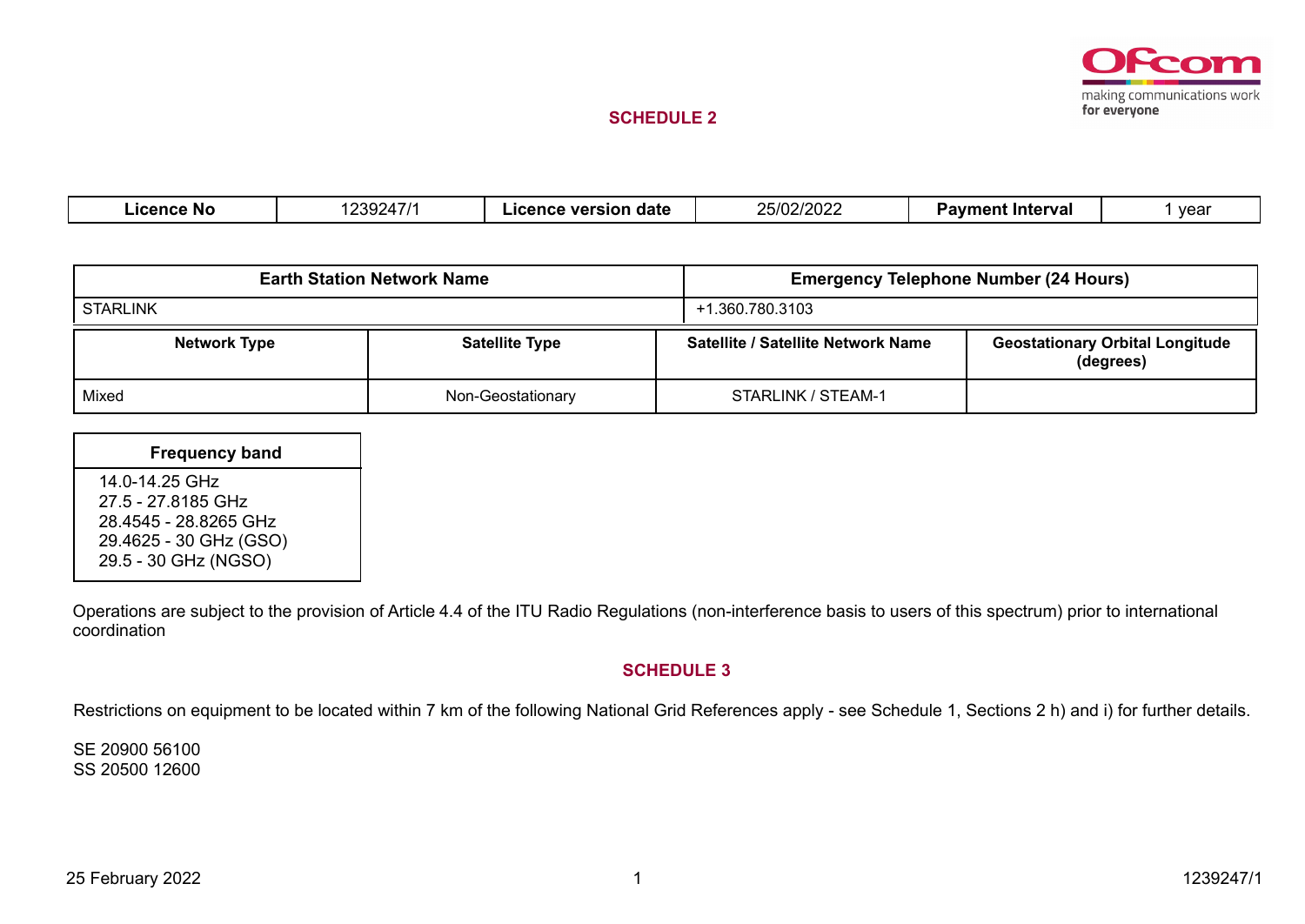

## **SCHEDULE 4**

Permission to operate equipment subject to this Licence from any location within the perimeter fence of the aerodromes listed below must be obtained from either the CAA or the Airport Authority.

CAA Contact : 0207 453 6531

| Aerodrome name Address    |                                             | <b>Postcode</b>     | <b>Telephone</b> | <b>UK/CI/NI</b>          | <b>Easting</b> | <b>Northing</b> | <b>Aerodrome POC</b>                      |
|---------------------------|---------------------------------------------|---------------------|------------------|--------------------------|----------------|-----------------|-------------------------------------------|
| Aberdeen / Dyce           | Aberdeen Airport                            | <b>AB217DU</b>      | 01224 723714     | <b>UK</b>                | 387997         | 812609          | Duty Tels Officer                         |
| Alderney                  | <b>Alderney Airport</b>                     | GY9 3AJ             | 01481822851      | टा                       | 556723         | 5506468         | Senior Air Traffic Controller             |
| <b>Belfast Aldergrove</b> | <b>Belfast International</b><br>Airport     | <b>BT29 4AB</b>     | 028 9448 4281    | $\overline{N}$           | 315195         | 380283          | Duty Air Traffic Engineer                 |
| <b>Belfast City</b>       | <b>Belfast City Airport</b>                 | BT3 9JH             | 028 9045 4871    | $\overline{\mathsf{N}}$  | 337483         | 376510          | <b>ATC Supervisor</b>                     |
| Benbecula                 | Benbecula<br>Aerodrome                      | HS7 5LA             | 01870 602051     | UK                       | 78483          | 855733          | <b>Senior Air Traffic Controller</b>      |
| <b>Biggin Hill</b>        | <b>Biggin Hill Airport</b>                  | <b>TN16 3BN</b>     | 01959 574677     | UK                       | 541691         | 161064          | <b>ATS Manager</b>                        |
| Birmingham                | Birmingham<br><b>International Airport</b>  | <b>B26 3QJ</b>      | 0121 780 0922    | UK                       | 417220         | 284022          | Duty Engineering Officer                  |
| Blackpool                 | <b>Blackpool Airport</b>                    | <b>FY4 2QY</b>      | 01253 343434     | UK                       | 332307         | 431071          | Senior Telecommunications<br>Officer      |
| Bournemouth               | Bournemouth<br><b>International Airport</b> | <b>BH23 6SE</b>     | 01202 364150     | UK                       | 411201         | 97844           | <b>ATS Manager</b>                        |
| <b>Bristol</b>            | <b>Bristol Airport</b>                      | <b>BS48 3DY</b>     | 08701 212747     | UK                       | 350055         | 165098          | <b>Air Traffic Engineering</b><br>Manager |
| Cambridge                 | <b>Cambridge Airport</b>                    | CB5 8RX             | 01223 293737     | UK                       | 548723         | 258544          | Senior Air Traffic Controller             |
| Cardiff                   | Cardiff International<br>Airport            | <b>CF62 3BD</b>     | 01446 712562     | UK                       | 306643         | 167265          | Duty Engineering Officer                  |
| Carlisle                  | <b>Carlisle Airport</b>                     | CA6 4NW             | 01228 573629     | $\overline{\mathsf{UK}}$ | 348265         | 560609          | Senior Telecommunications<br>Officer      |
| Coventry                  | <b>Coventry Airport</b>                     | CV8 3AZ             | 02476 308638     | UK                       | 435519         | 274761          | Senior Air Traffic Engineer               |
| Cranfield                 | <b>Cranfield Aerodrome</b>                  | <b>MK43 0AL</b>     | 01234 754761     | UK                       | 494909         | 242446          | <b>Manager ATS</b>                        |
| Dundee                    | Dundee Airport                              | DD <sub>2</sub> 1UH | 01382 643242     | UK                       | 336868         | 729382          | Senior Air Traffic Controller             |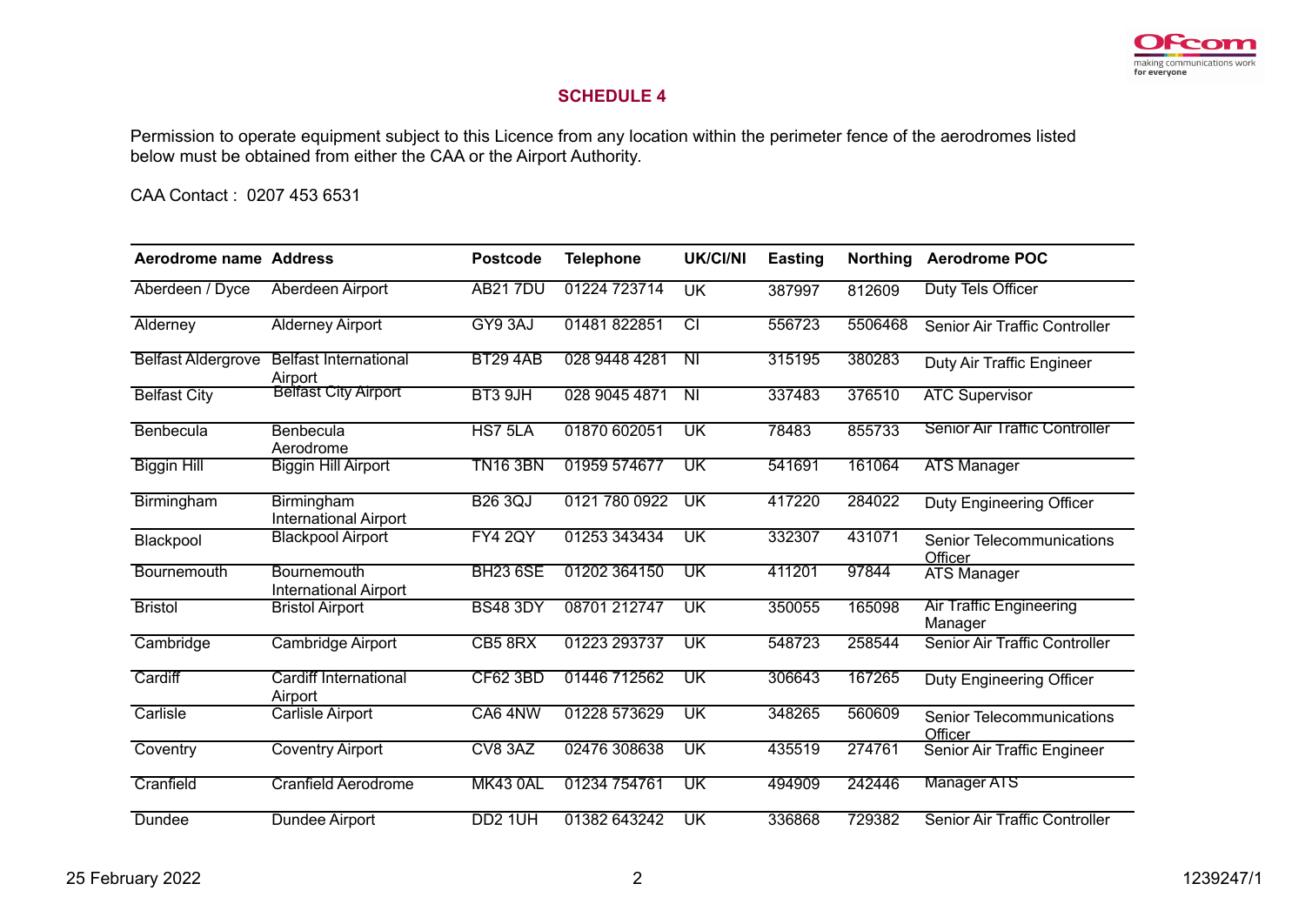

| <b>Aerodrome name Address</b> |                                                | <b>Postcode</b>     | <b>Telephone</b> | <b>UK/CI/NI</b>          | <b>Easting</b> | <b>Northing</b> | <b>Aerodrome POC</b>                 |
|-------------------------------|------------------------------------------------|---------------------|------------------|--------------------------|----------------|-----------------|--------------------------------------|
| Doncaster/<br>Sheffield       | Robin Hood Airport                             | DN9 3RH             | 01302 624870     | UK                       | 46603          | 39807           | <b>ATC Manager</b>                   |
| <b>East Midlands</b>          | <b>East Midlands Airport</b>                   | <b>DE74 2SA</b>     | 01332 852910     | UK                       | 445367         | 326168          | Duty Engineering Officer             |
| Edinburgh                     | <b>Edinburgh Airport</b>                       | <b>EH12 9DN</b>     | 0131 317 7638    | $\overline{\mathsf{UK}}$ | 314389         | 673842          | <b>Duty Air Traffic Engineer</b>     |
| Exeter                        | <b>Exeter Airport</b>                          | EX5 2BD             | 01392 367433     | $\overline{\text{UK}}$   | 300326         | 93702           | <b>Senior Air Traffic Controller</b> |
| Farnborough                   | <b>Farnborough Airport</b>                     | <b>GU14 6XA</b>     | 01252 526015     | $\overline{\textsf{UK}}$ | 485452         | 153678          | Senior Air Traffic Controller        |
| Filton                        | <b>Filton Aerodrome</b>                        | <b>BS997AR</b>      | 0117 969 9094    | $\overline{\text{UK}}$   | 359103         | 180229          | Senior Air Traffic Controller        |
| Glasgow                       | <b>NATS, Control Tower</b>                     | <b>PA3 2SG</b>      | 0141 840 8029    | $\overline{\mathsf{UK}}$ | 247869         | 666993          | <b>Manager Engineering</b>           |
| Gloucestershire               | Gloucestershire<br>Aerodrome                   | <b>GL51 6SR</b>     | 01452 857700     | $\overline{\mathsf{UK}}$ | 388598         | 221747          | Duty Aerodrome Controller            |
| Guernsey                      | <b>Guernsey Airport</b>                        | GY8 0DJ             | 01481 237766     | $\overline{\text{CI}}$   | 528960         | 5476102         | <b>Senior Air Traffic Controller</b> |
| Hawarden                      | <b>Hawarden Airport</b>                        | CH4 0DR             | 01244 522012     | $\overline{\mathsf{UK}}$ | 334748         | 364998          | Senior Air Traffic Controller        |
| Humberside                    | Humberside Airport                             | <b>DN39 6YH</b>     | 01652 682022     | $\overline{\text{UK}}$   | 509295         | 409914          | Air Traffic Manager                  |
| Inverness                     | <b>Inverness Airport</b>                       | IV2 7JB             | 01667 464293     | $\overline{\textsf{UK}}$ | 277380         | 851836          | <b>ATC Inverness</b>                 |
| Isle of Man                   | <b>Isle of Man Airport</b>                     | <b>IM9 2AS</b>      | 01624 821600     | $\overline{\mathsf{UK}}$ | 228463         | 468452          | Senior Air Traffic Engineer          |
| <b>Jersey</b>                 | <b>Jersey Airport</b>                          | JE1 1BW             | 01534 492226     | टा                       | 558699         | 5451100         | <b>Senior Air Traffic Controller</b> |
| Kirkwall                      | <b>Kirkwall Airport</b>                        | <b>KW15 1TH</b>     | 01856 886205     | $\overline{\text{UK}}$   | 348020         | 1008196         | Senior Air Traffic Controller        |
| Land's End / St<br>Just       | Land's End<br>Aerodrome                        | <b>TR19 7RL</b>     | 01736 788944     | $\overline{\mathsf{UK}}$ | 137630         | 28983           | Senior Air Traffic Controller        |
| <b>Leeds Bradford</b>         | Leeds Bradford<br><b>International Airport</b> | <b>LS19 7TU</b>     | 0113 391 3277    | $\overline{\mathsf{UK}}$ | 422418         | 441129          | Duty Air Traffic Engineer            |
| Liverpool                     | <b>Liverpool Airport Plc</b>                   | <b>L24 1YD</b>      | 0151 288 4300    | $\overline{\mathsf{UK}}$ | 343507         | 382196          | Senior Air Traffic Controller        |
| <b>London City</b>            | <b>London City Airport</b>                     | <b>E16 2PX</b>      | 020 7646 0205    | $\overline{\mathsf{UK}}$ | 542674         | 180487          | <b>Duty Air Traffic Engineer</b>     |
| <b>London Gatwick</b>         | London (Gatwick)<br>Airport                    | RH <sub>6</sub> ONP | 01293 601060     | $\overline{\textsf{UK}}$ | 526676         | 140318          | <b>Duty Air Traffic Engineer</b>     |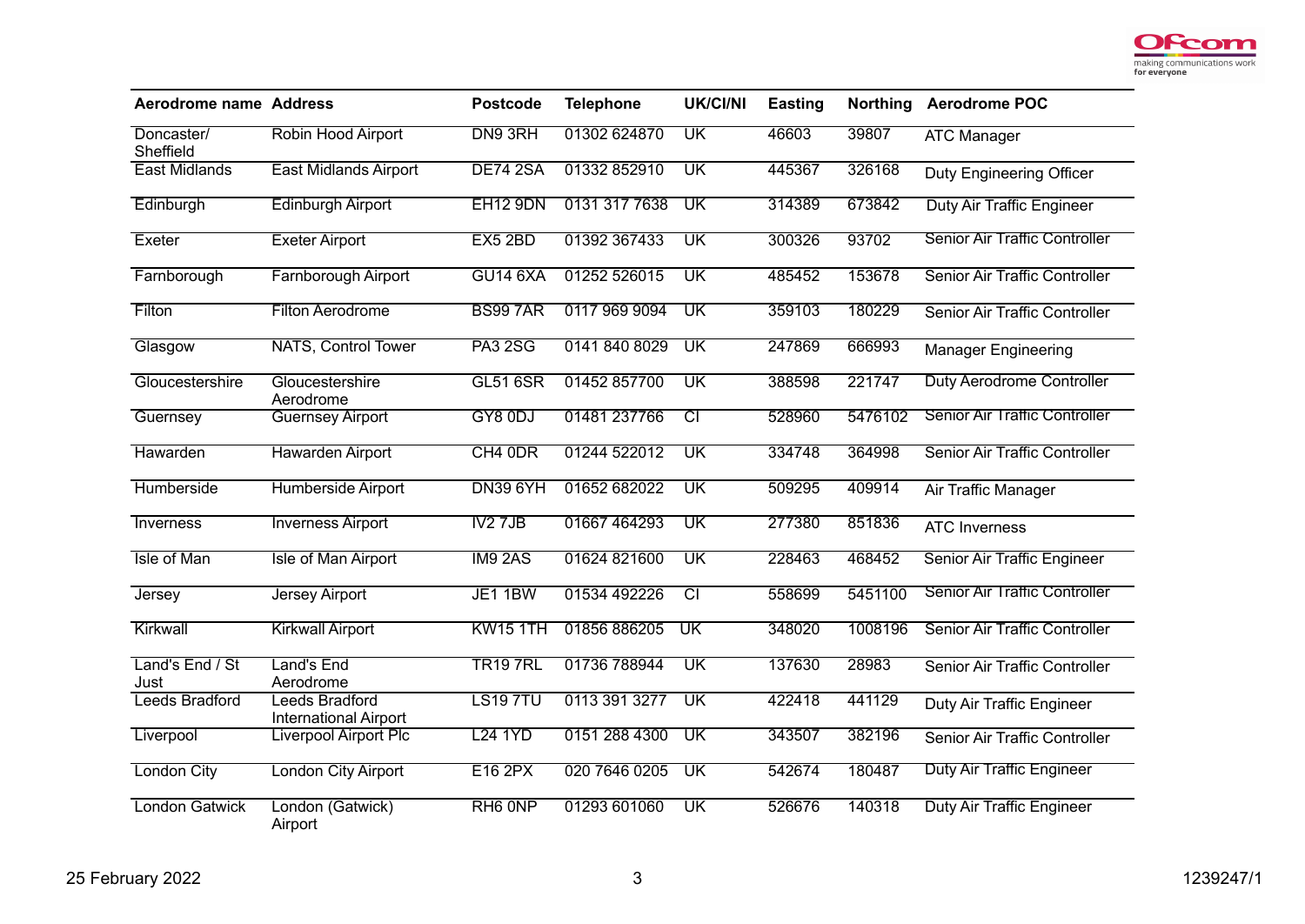

| <b>Aerodrome name Address</b> |                                                          | <b>Postcode</b>     | <b>Telephone</b> | <b>UK/CI/NI</b>          | <b>Easting</b> | <b>Northing</b> | <b>Aerodrome POC</b>                 |
|-------------------------------|----------------------------------------------------------|---------------------|------------------|--------------------------|----------------|-----------------|--------------------------------------|
| London Luton                  | London Luton Airport                                     | LU <sub>2</sub> 9LY | 01582 395029     | $\overline{\mathsf{UK}}$ | 512422         | 220804          | Duty Air Traffic Engineer            |
| <b>London Stansted</b>        | <b>London Stansted</b><br>Airport                        | <b>CM24 1QW</b>     | 01279 669316     | UK                       | 553916         | 223081          | Duty Air Traffic Engineer            |
| Londonderry /<br>Eglinton     | <b>City of Derry Airport</b>                             | <b>BT47 3PY</b>     | 028 7181 1099    | $\overline{N}$           | 253681         | 422039          | Senior Air Traffic Engineer          |
| Manchester                    | <b>Manchester Airport</b>                                | M90 1QX             | 0161 499 5025    | $\overline{\mathsf{UK}}$ | 381796         | 384132          | <b>Duty Air Traffic Engineer</b>     |
| Manchester<br>Woodford        | Manchester<br>Woodford                                   | <b>SK7 1QR</b>      | 0161 439 3383    | $\overline{\mathsf{UK}}$ | 390174         | 382355          | Senior Air Traffic Controller        |
| Manston                       | Kent International<br>Airport                            | <b>CT12 5BP</b>     | 01843 825063     | $\overline{\textsf{UK}}$ | 633140         | 165662          | Senior Air Traffic Controller        |
| Newcastle                     | <b>Newcastle Airport</b>                                 | <b>NE13 8BZ</b>     | 0191 214 3244    | $\overline{\textsf{UK}}$ | 419802         | 571483          | Senior Air Traffic Controller        |
| Northolt                      | <b>RAF Northolt</b>                                      | HA4 6NG             | 020 8833 8228    | $\overline{\mathsf{UK}}$ | 509755         | 184987          | <b>Air Traffic Supervisor</b>        |
| Norwich                       | <b>Norwich Airport</b>                                   | NR6 6JA             | 01603 420645     | $\overline{\textsf{UK}}$ | 622014         | 313753          | Tels/Engineering                     |
| Oxford/Kidlington             | <b>Oxford Airport</b>                                    | OX5 1RA             | 01865 844272     | $\overline{\textsf{UK}}$ | 446949         | 215594          | <b>Senior Air Traffic Controller</b> |
| Pembrey                       | <b>Pembrey Airport</b>                                   | SA16 OHZ            | 01554 891534     | $\overline{\text{UK}}$   | 240360         | 204220          | Senior Air Traffic Controller        |
| Plymouth                      | <b>Plymouth City Airport</b>                             | PL6 8BW             | 01752 515341     | $\overline{\mathsf{UK}}$ | 250511         | 60229           | Senior Air Traffic Controller        |
| Prestwick                     | <b>Glasgow Prestwick</b><br><b>International Airport</b> | KA9 2PL             | 01292 511107     | $\overline{\mathsf{UK}}$ | 236746         | 626815          | Senior Air Traffic Controller        |
| Redhill                       | <b>Terminal Building</b>                                 | RH1 5YP             | 01737823377      | $\overline{\mathsf{UK}}$ | 530105         | 147698          | <b>Senior Air Traffic Controller</b> |
| Scatsta                       | Scatsta Aerodrome                                        | ZE29QP              | 01806 242791     | $\overline{\textsf{UK}}$ | 438844         | 1172284         | Senior Air Traffic Controller        |
| Scilly Isles / St<br>Mary's   | <b>St Mary's Airport</b>                                 | <b>TR21 0NG</b>     | 01720 422677     | $\overline{\text{UK}}$   | 92020          | 10300           | Senior Air Traffic Controller        |
| Shoreham                      | <b>Shoreham Airport</b>                                  | BN4 5FJ             | 01273 467377     | $\overline{\mathsf{UK}}$ | 519999         | 105406          | Senior Air Traffic Controller        |
| Southampton                   | Southampton Airport                                      | <b>SO18 2NL</b>     | 023 8062 7113    | UK                       | 445278         | 116962          | <b>Duty Air Traffic Engineer</b>     |
| Southend                      | <b>London Southend</b><br>Airport                        | <b>SS2 6YF</b>      | 01702 608120     | $\overline{\text{UK}}$   | 586898         | 189290          | <b>Senior Air Traffic Controller</b> |
| Stornoway                     | Stornoway<br>Aerodrome                                   | HS2 0BN             | 01851 707415     | $\overline{\mathsf{UK}}$ | 145851         | 933141          | Senior Air Traffic Controller        |